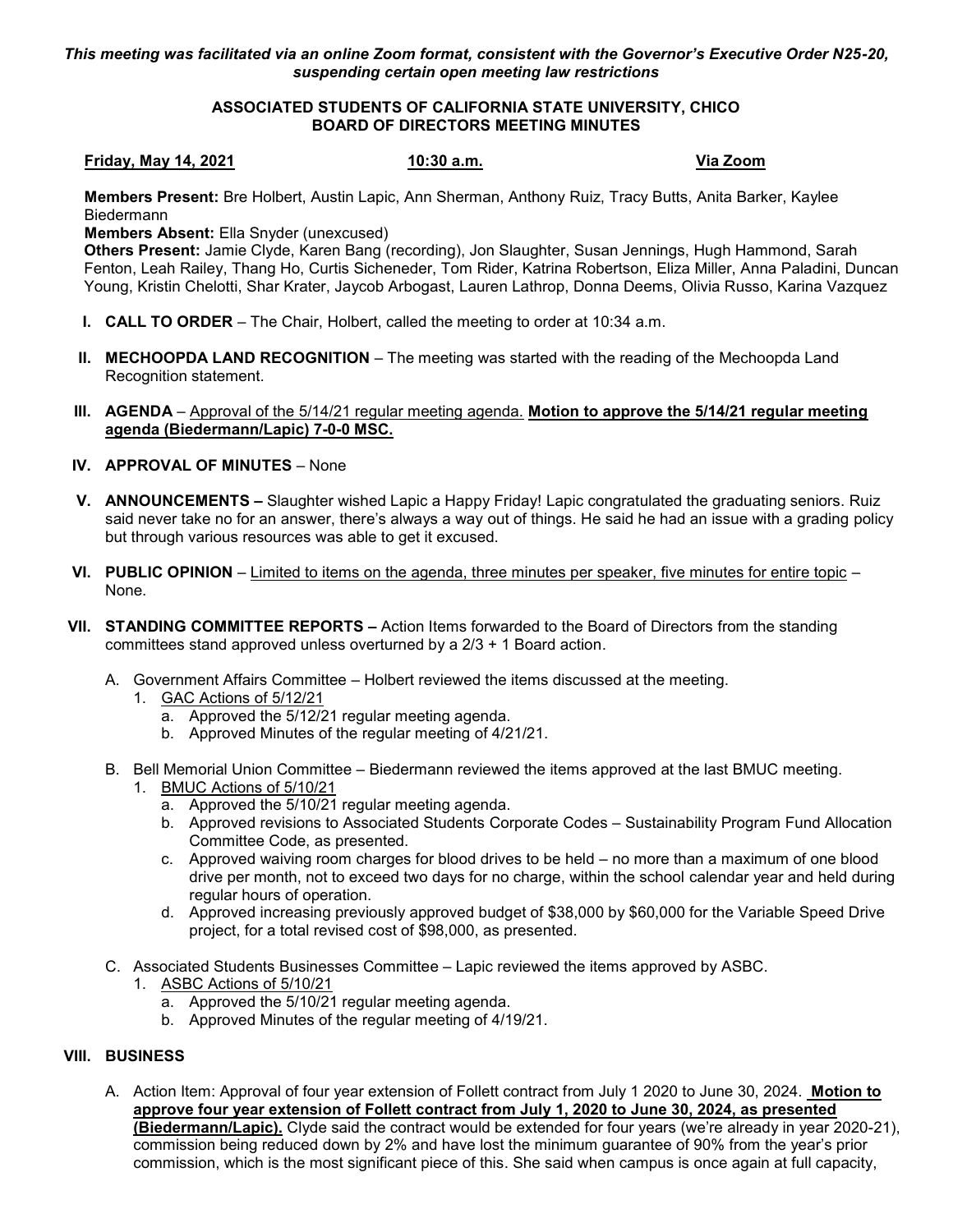the minimum guarantee and commission will be renegotiated. She said it's imperative that we finish this piece of it and move on so we can get paid for last year's minimum guarantee of \$172,000. Clyde recommended the Board take this deal but noted that it's not sustainable the way it's set up and can't look like this for the next three years She said this will buy us time to look at other options for next year. Sherman said it's quite possible that the AS would be eligible for Higher Education Emergency Relief Fund (HEERF) money, which Clyde said would be wonderful. Clyde said right now we're losing money, but we're willing to sign this contract as it's a good partnership and also don't want to take away the ability for students to obtain books during a pandemic. She said the loss for the AS is huge and is being payed for out of reserves – reserves were discussed. Due to Time Certain of 10:45 a.m. for Closed Session, Holbert said the Board would come back to this item after Closed Session - Item IX.

Jennings said if the AS is able to receive some of the HEERF funds that Sherman was referring to, that would help to offset the loss that we've experienced this fiscal year and potentially into next year depending on how that money is allocated, which would help with the reserves and the bottom line losses. Young questioned how well the contract is defined regarding being renegotiated once we're out of COVID. Clyde said it's very vague and either party still has the ability to get out of the contract via a 90 day written notice. She said we were very purposeful about not changing any of the contract terms. Clyde and Jennings noted that there have been bookstore issues for quite some time due to the drop in textbook sales because of online textbook sales. **7-0-0 MSC.**

- B. Action Item: Approval of revisions to Associated Students Corporate Codes Records Retention Policy. **Motion to approve revisions to Associated Students Corporate Codes – Records Retention Policy, as presented (Biedermann/Lapic).** Jennings said she, Bang and Ho worked on revisions to this policy regarding retention of electronic documents vs. paper documents. She said electronic documents were not previously listed as a primary way for storing documents. In addition, original paper documents were required to be kept for items such as waivers and contracts. Research was done and some of the language from campus policy was used regarding allowing for storage of electronic documents that included original signature documents. Jennings said Jeff Carter, the AS attorney, reviewed the revisions and suggested changes for Section IV. – Amendments, in order to align with our AS Bylaws by requiring a majority of votes of the Board members at meetings. Jennings reviewed the revisions with the Board and noted this will also allow for less storage of paper documents. Slaughter said the Amendments section language offered by Carter complements the Bylaws and clarifies how many members are needed at a particular meeting in order to reach majority vote. He said he and Bang will be updating the Corporate Codes over the summer and requested that rather than bring all of them back to the Board for approval regarding the Amendments section revisions, that he and Bang can go forward with these revisions; the Board agreed with this request. **7-0-0 MSC.**
- C. Action Item: Approval of proposed revision to Student Pay Grade 4. **Motion to approve revision to Student Pay Grade 4, as presented (Biedermann/Lapic) 7-0-0 MSC.**
- **IX. Time Certain – 10:45 a.m. – CLOSED SESSION:** Pursuant to Education Code Section 89307(b)(4): Pending Litigation. The Board went into Closed Session at 10:50 a.m. and came out of Closed Session at 11:23 a.m. Holbert announced that no Action was taken during Closed Session.

# **X. BUSINESS (Cont'd.**)

D. Information Item: Revisions to Associated Students Human Resources Policy #455 – Recruitment for Career Positions – Railey explained that the staff directors discussed modifying this policy and agreed to eliminate the internal recruitment process. They are recommending that moving forward, current employees who are interested in a position that becomes vacant would apply and compete with external candidates. She said this would help improve diversity of our applicant pool, and therefore, our staff, and help select the most qualified person for the position. Railey said a student Board member would continue to be involved in recruitments for Associate Director positions and above, but not for all career recruitments. Lapic asked why student Board members were originally included in all career recruitments and Railey said in order to enhance the educational experience for student Board members. Jennings said logistically they have run into some issues because we do a lot of hiring and replacing of staff and trying to include students is difficult to do in practice. Clyde also noted that during summer time students are not available. Railey said this revision would also add the requirement for the Avoiding Bias in Hiring training for those who participate in the search process. Sherman said there should be opportunities for in-house staff to move up and create a career path for them, and also have the opportunity to bring in fresh ideas and diversity by opening the position. She said it makes sense to look for the best candidate and suggested that if over time we find that everyone is coming from outside, that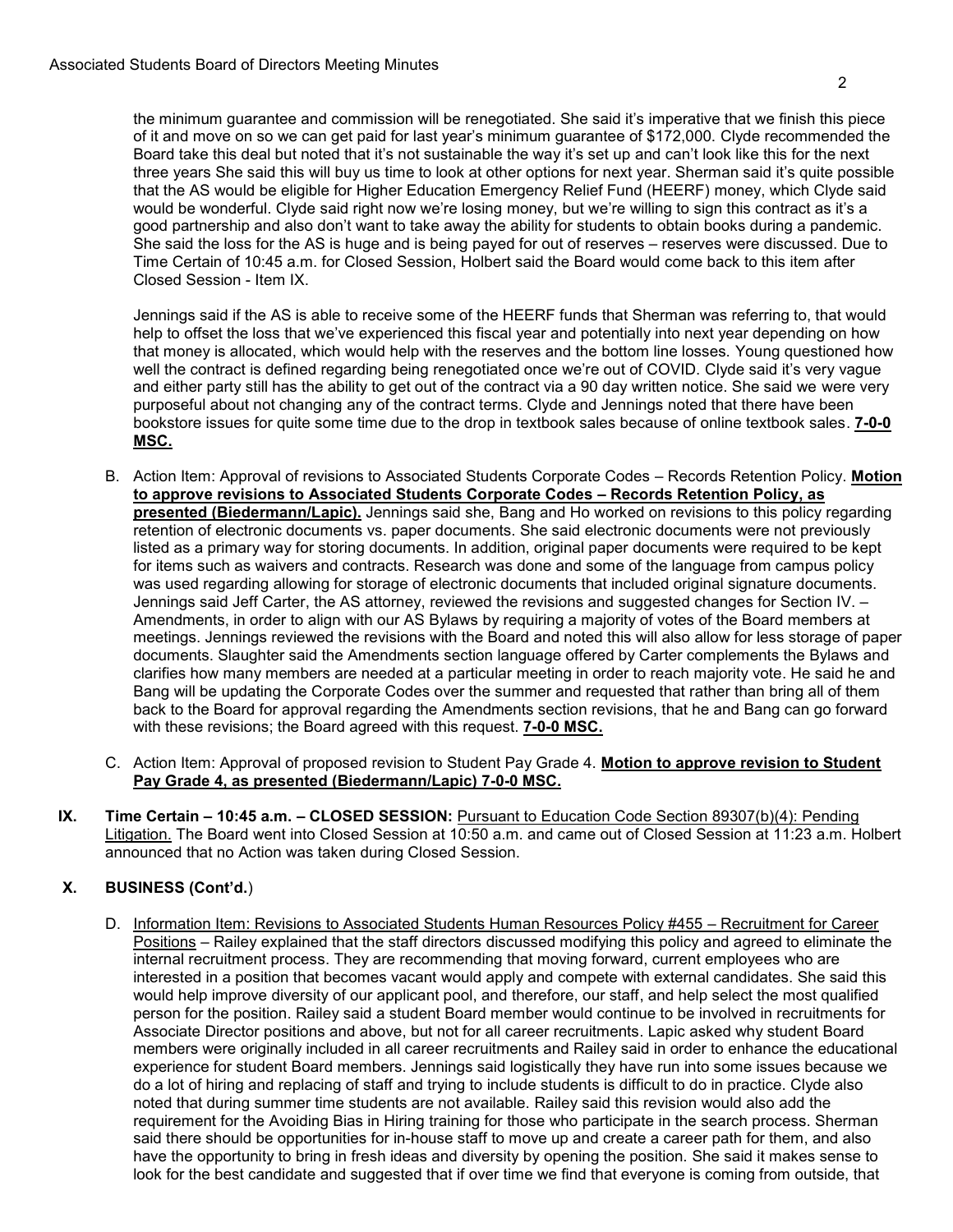could cause problems because current staff feel there are no opportunities here and leave. She suggested looking at this over time and modifying if necessary.

- E. Discussion Item: Student Management Investment Fund (SMIF) Arbogast provided a FAQ for this item and said the idea is to set up a student run investment fund. The students would choose investments for the AS. Arbogast said the funds would still be AS funds, similar to LAIF and CD's. He said the plan is that students would make investment decisions and own those investments on behalf of the AS and that they're open to whatever works best for the AS. Arbogast said all investments have risk and the downside to LAIF and CD's is that there are inflation risks and that over the long term you have less buying power. Arbogast said that although LAIF and CD's won't lose money, things cost a lot more, and end up costing faster than the investment is returning. He said they plan on outpacing inflation with our returns. **Motion to limit debate to two minutes in the interest of time due to time needed for the rest of the agenda (Lapic/Biedermann) 6-0-1 MSC.** Holbert questioned what the Board would do in terms of engaging with this. Arbogast said the AS has LAIF, CD's and Board Designated Funds and the Board could decide to take some portion from any one of those, or from each, and put that into investments in stocks and possibly bonds. Sherman asked how much money they're looking for and Arbogast said \$1 million. He said the range is \$½ million to \$4 million. Arbogast said he recognizes the concern of \$1 million being a large number and said they could do this in phases to show that they know what they're doing. Holbert said this would need to be discussed by the new Board next year. Clyde said over the summer she and Jennings would be exploring what other schools are doing, and he would have to re-present to the new incoming Board this fall, as they don't meet over the summer.
- F. Discussion Item: 3/31/21 Activity Fee Fund Budget vs. Actual Slaughter provided a quick review, and noted that Activity Fee is good and in a very favorable position moving toward the end of the year.
- G. Information Item: Revisions to Associated Students Human Resources Policy #455 Recruitment for Career Positions - Clyde asked that this item, which was discussed earlier in the meeting, be moved to Action today, otherwise it will have to wait until fall to be approved. **Motion to suspend the rules to make this an Action Item (Lapic/Biedermann ) 7-0-0 MSC**. **Motion to approve Action Item G. - Approval of revisions to the Associated Students Human Resources Policy #445 – Recruitment for Career Positions (Lapic/Biedermann) 7-0-0 MSC. Motion to extend the meeting for 15 minutes (Lapic/Biedermann) 7-0-0 MSC. Motion to approve revisions to Associated Students Human Resources Policy #445 – Recruitment for Career Positions (Biedermann/Lapic) 7-0-0 MSC.**
- H. Discussion Item: 3/31/21 Combined Student Union and WREC/AO Summary Income and Expense Statement There were no questions.
- I. Discussion Item: 3/31/21 Dining Services Financials There were no questions.
- J. Discussion Item: 3/31/21 AS Wildcat Store Financials There were no questions.
- K. Discussion Item: 3/31/21 Follett Wildcat Store Financials There were no questions.
- L. Discussion Item: 3/31/21 Corporate Services Budget vs. Actual Income and Expenses There were no questions.
- M. Director of University Affairs Report Absent
- N. Director of Legislative Affairs Report Ruiz did not have a report.
- O. University Vice Presidents' Report Sherman said 600+ people attended the recent COVID vaccination event on campus. Another one to be held June 1. She said they are looking at the return to campus; however, CDC changed guidelines yesterday regarding masking for those who have been vaccinated. The California Department of Public Health is meeting on May 20, and she said we may see updated guidelines from that meeting. Sherman said they are also looking at vaccination requirements for the fall for faculty/staff/students. • Sherman said the Governor's May revise came out this morning. She said the RFP for HEERF 3 money is now posted on the COVID website along with the other HEERF information. Approximately \$27 million for students and about \$30 million for campus. She said they'll see how they could provide funds for lost revenue, including the AS, noting it has to be spent within a year. Sherman reminded everyone to get their COVID vaccination. • Barker said she had the opportunity yesterday to see the inside of the Health Center and said it's absolutely beautiful. She said she's excited for students to see that space and said FMS did a great job.